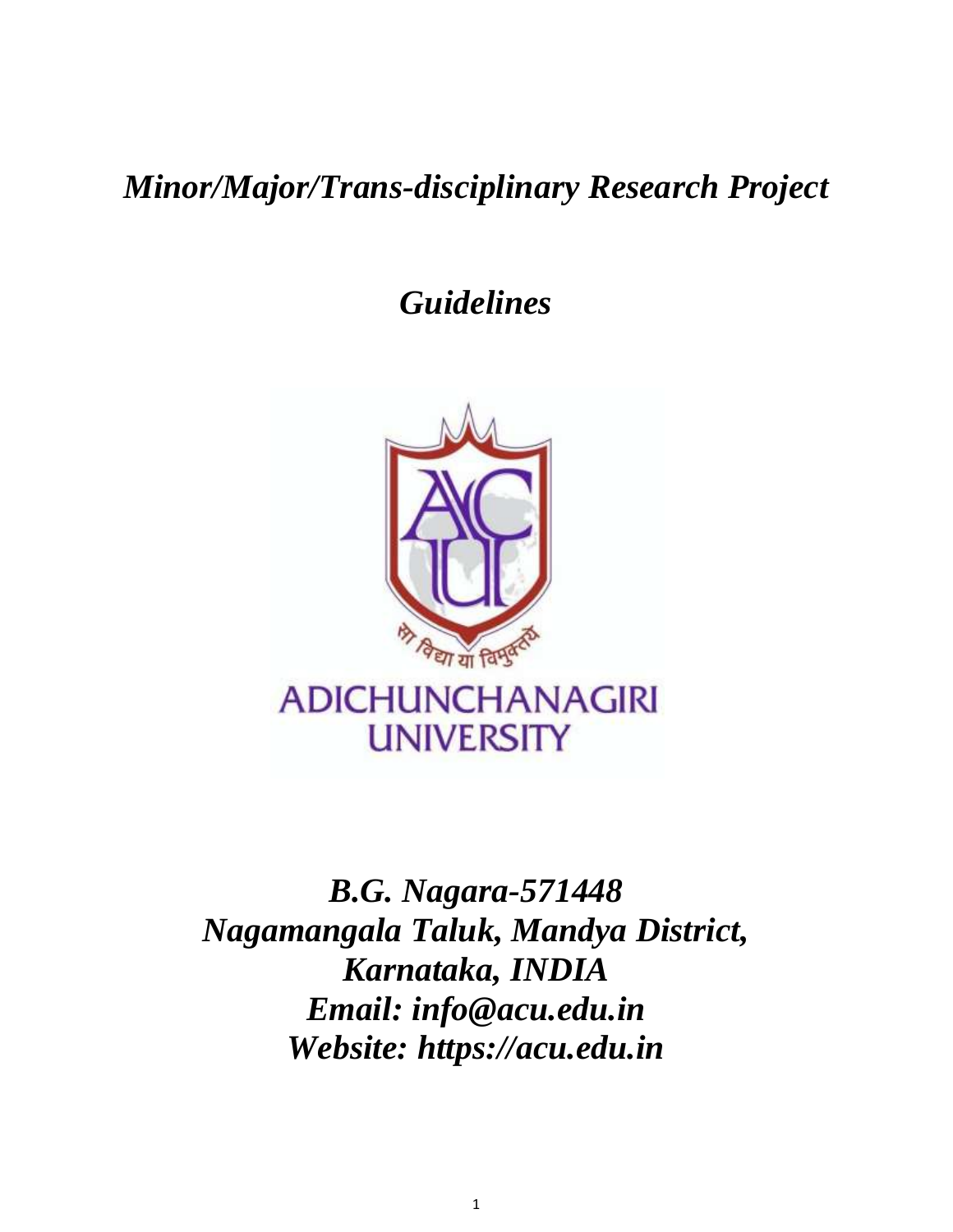# **GUIDELINES FOR PROVIDING GRANTS FOR MINOR / MAJOR / TRANS-DISCIPLINARY RESEARCH PROJECT**

#### **1. INTRODUCTION & OBJECTIVES**

The Adichunchanagiri University (ACU) strives to promote research in emerging areas in Humanities, Pure sciences, Engineering & Technology, Pharmacy, Medical, Agricultural Sciences etc. These and allied disciplines need to be studied and researched in a more organized manner. Institutionalization of such activities is a need of the present times.

The ACU and its affiliated colleges teachers need to be supported to meet their requirements for individual research in specialized areas.

To promote excellence in research in higher education by supporting research programmes of University and College teachers in various disciplines.

#### **2. ELIGIBILITY / TARGET GROUP:**

**The ACU will provide financial assistance to Colleges permanent/regular faculties who wish to undertake, a Minor/Major/Trans-disciplinary Research Project or working for doctorate degree under an approved supervisor.**

A faculty can avail only one project at any given time. The one, which is offered and accepted first irrespective of Principal Investigator must be completed before the other offer is accepted. It would be the responsibility of the Principal Investigator and the host Institution for total accountability of the project. After completion of one project (date of finalization of accounts of the project). **If a researcher desires to undertake another project, a gap of one year will be necessary.** The Principal Investigator should publish atleast two research papers in a reputed journal in the form of Books/Article/Presentation in seminar etc. from the said project completed**.**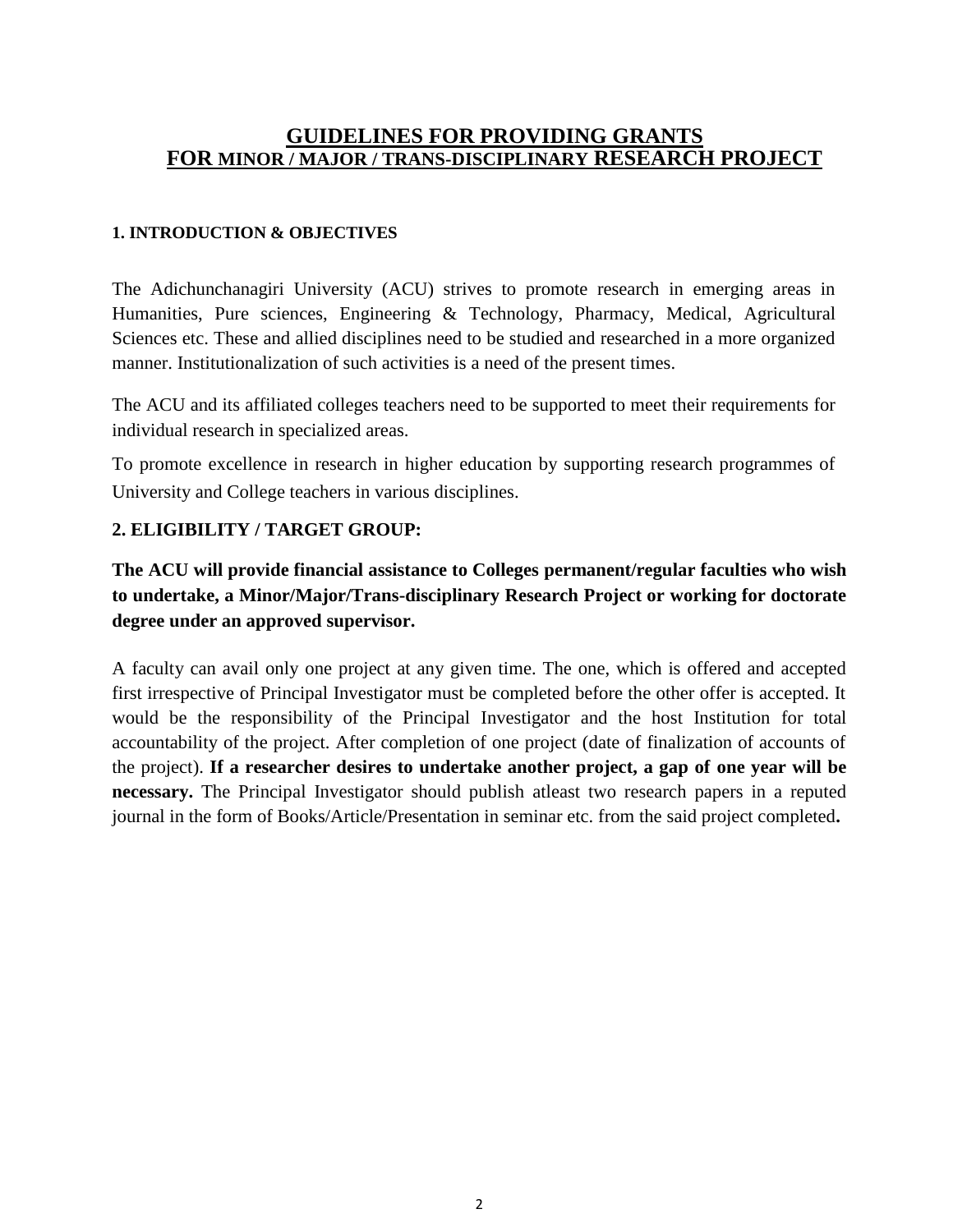#### **3. NATURE OF ASSISTANCE:**

The quantum of assistance for a research project will be as under:

#### **A Category –I: MINOR projects**

For Assistant Professors as a seed money to start research in their respective specialization.

The maximum grant amount is up to Rupees **Two** lakhs

# **B Category –II: MAJOR projects** For Professors /Associate Professors to carry out collaborative research within the institute /department. The maximum grant amount is up to Rupees **Five** lakhs

#### **C Category –III: TRANS-DISCIPLINARY projects**

For Professors /Associate Professors for collaborative research on trans-disciplinary fields institutes with in ACU. The maximum grant amount is up to Rupees **Ten** lakhs

#### **Non-Recurring Grants**

#### **a**. **Equipment**

#### **b. Books and Journals**

The equipment as well as books  $\&$  journals grants may be utilized to procure the essential equipments and books & journals needed for the proposed research work.

The equipment and books & journals acquired by the Principal Investigator under a Minor / Major / Trans-disciplinary Research Project must be deposited to University/ College/Institution or in the departmental library or the central library after the completion of the project which will be the institutional / college property.

#### **Recurring Grant**

#### **(a) Hiring Services**

This is meant for specialized technical work, such as sample analysis, for which the University/affiliated Institution either has no infrastructure or such services are available on payment basis.

#### **(b) Contingency**

The admissible contingency grant may be utilized on spares for apparatus, photo-stat copies and microfilms, typing, stationary, postage, computation and printing needed for the project. Expenditure towards the audit fee may also be claimed under contingency head.

(c) **Special Needs:** Assistance may be provided for any other special requirement in connection with the project which is not covered under any other 'Head' of assistance under the scheme.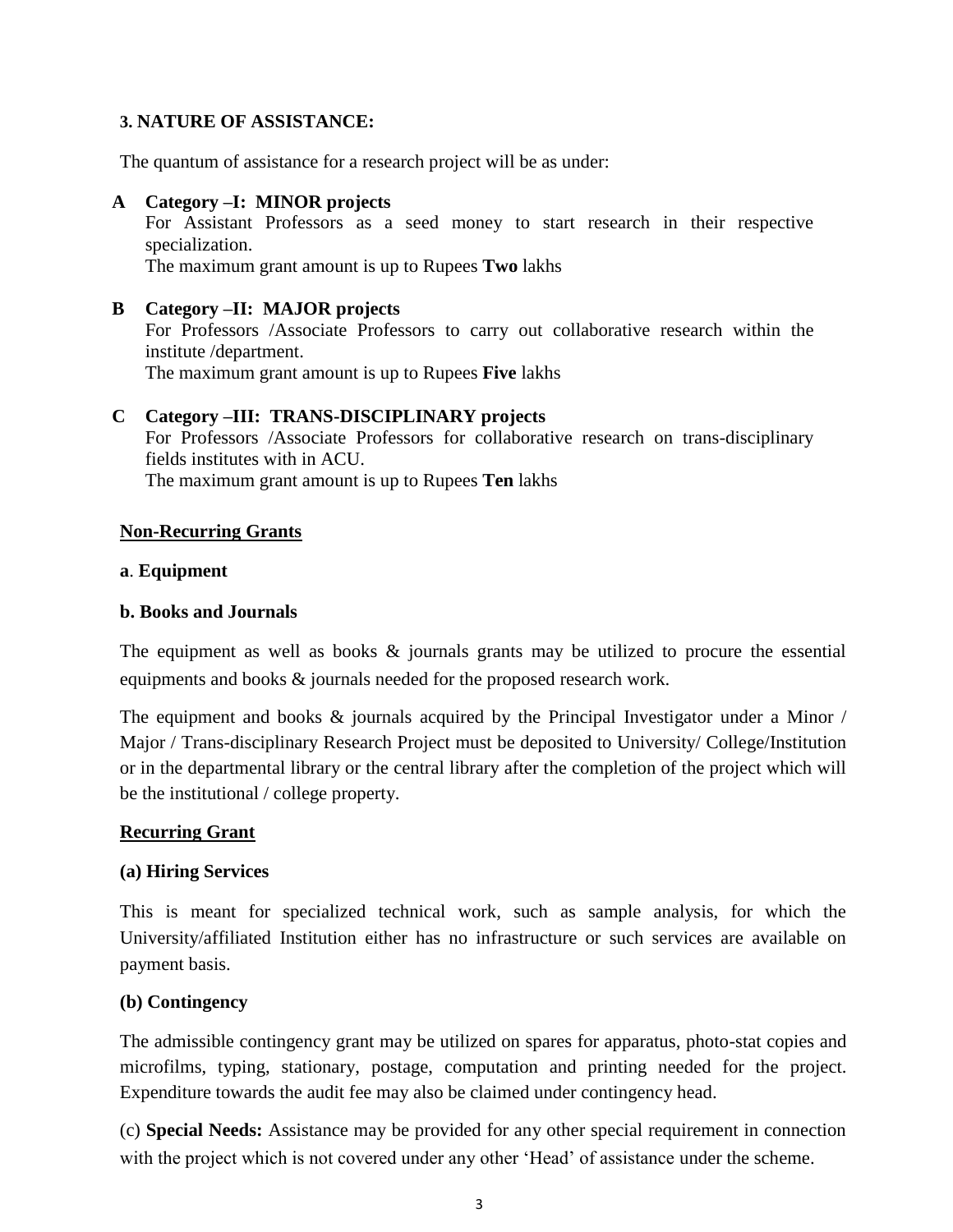#### **(d) Chemicals and Consumables**

To meet expenditure on chemicals, glassware and other consumable items.

#### **(e) Travel and Field Work**

The amount allocated under the head travel/field work is to be utilized for data collection and collection of other information such as documents and visit to libraries within the general scope and sphere of the ongoing project. This should not be used for attending conferences, seminars, workshops and training courses etc. They may also avail special casual leave/duty leave for field work/collection of data as per ACU rules.

#### **(f) Re-Appropriation**

The Principal Investigator may re-appropriate maximum 20 per cent of the **recurring** grant allocated under each head with the permission of Registrar/Principal under intimation to the ACU with the justifications.

#### **(g) Tenure and**

#### **Implementation Two years.**

**The effective date of implementation of the project will be mentioned in approval-cumsanction letter.**

#### **4. PROCEDURE FOR APPLYING**

All eligible faculties of affiliated colleges may submit their **Minor/Major/Trans-disciplinary** Research Proposal applications in the prescribed *proforma* to the concerned **Dean of Research,** ACU on or before March 25<sup>th</sup> 2019. Before submission, the concerned institute should get the proposal assessed by their Head of the institute with a certificate that the proposed research work is in conformity with the Minor/Major/ Trans-disciplinary Research Project guidelines.

#### **5. PROCEDURE FOR APPROVAL**

The received proposals duly forwarded by the Colleges will be assessed with the help of a subject expert committee constituted by the ACU. The final decision will be taken by the ACU on the basis of recommendations made by the Committee and the availability of funds under the scheme. Also the committee may call the Investigators for interaction meeting to discuss about the proposal.

#### **6. PROCEDURE FOR RELEASE OF GRANTS**

The first instalment of the grant shall comprise of **100% of the Non – Recurring and 50%** of the total Recurring grant approved by the Commission for the total duration of the project. The grant will be released to the Principal of the College.

On receipt of six months Progress Report, statement of expenditure and utilization certificate of 1<sup>st</sup> instalment of grant, the 40% of the total recurring grant will be released as second instalment.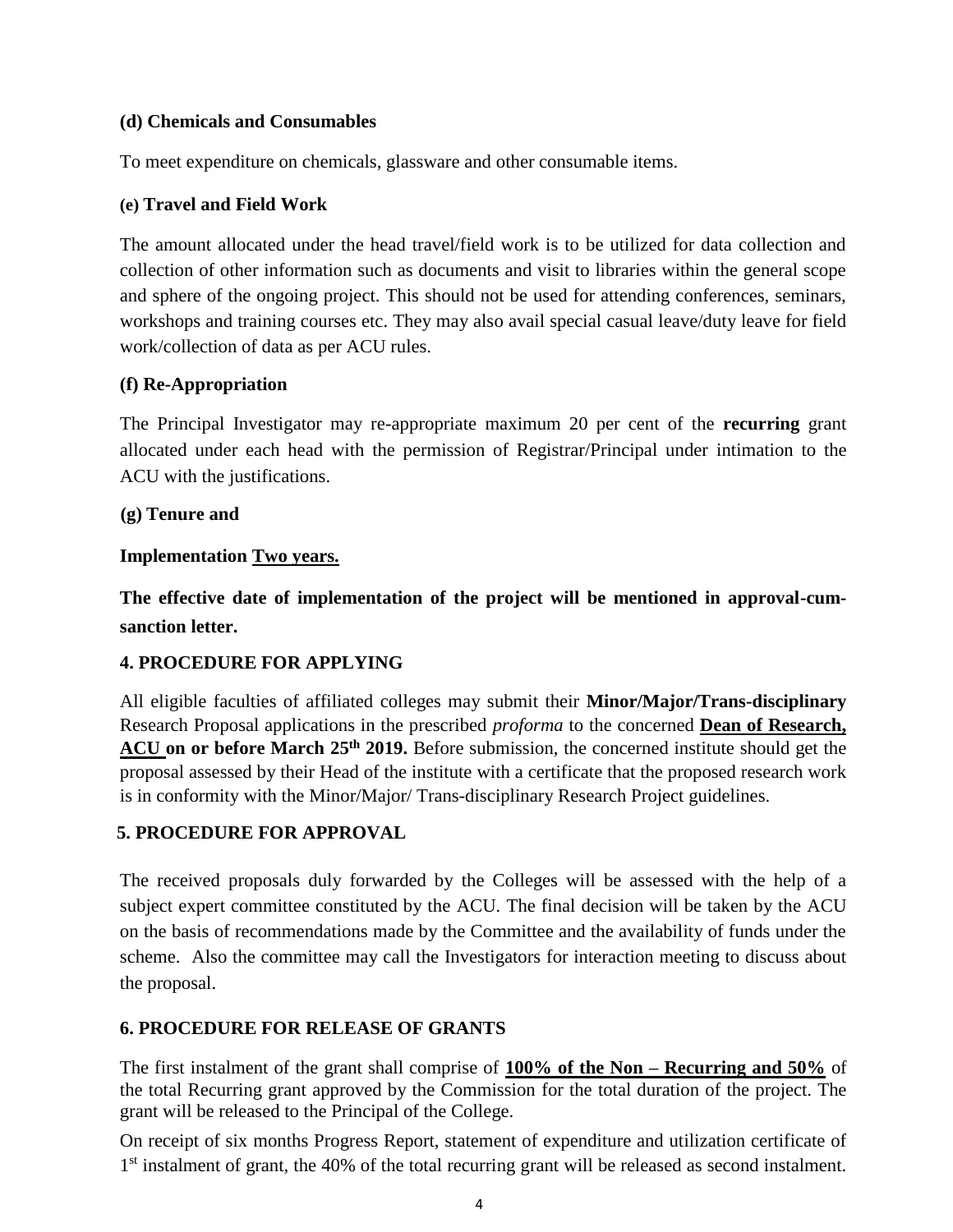Remaining 10% will be released on receipt of following completion documents as final reimbursement:

- 1. copy of the final report of project along with soft copy.
- 2. A consolidated item wise detailed statement of expenditure incurred during the complete project period in the prescribed proforma duly signed and sealed by the Principal and the Principal Investigator
- 3. A consolidated Audited Utilization Certificate for the amount actually utilized towards the project duly signed and sealed by auditor. Principal as well as the Principal Investigator in the prescribed proforma.
- 4. The un-utilized grant if any, may be refunded immediately to ACU.

# **It is mandatory to post the Executive summary of the report, Research documents, monograph, academic papers published under Minor/Major/Trans-disciplinary Research Project on the website of the University/College.**

The Principal Investigators/Institutions are expected to settle the accounts immediately on completion of the project. In case the balance grant, if any, is not claimed within *six* **months from the date of completion of the project, the same will lapse.**

# **7. GENERAL**

a) After finalisation of the selection procedure of the Minor/Major/Trans-disciplinary Research projects the names of the selected PIs will be intimated to the respective institutes. The PIs should send his/her acceptance certificate duly forwarded by the Principal of the institutions immediately to the concerned ACU section to send the approval/sanction letters.

#### (b) **Project is not transferable in any case**.

c) If the PI is transferred from his/her original place of work to another sister Institution No Objection Certificate should be furnished for the transfer of the project from both the Institutions stating that necessary facilities will be provided by the Institution in which the awardee is transferred for the smooth functioning of the project.

# d) **If a Principal Investigator fails to complete the project, he/she has to refund the entire amount released with interest.**

e) No extension in tenure is permissible in any circumstances.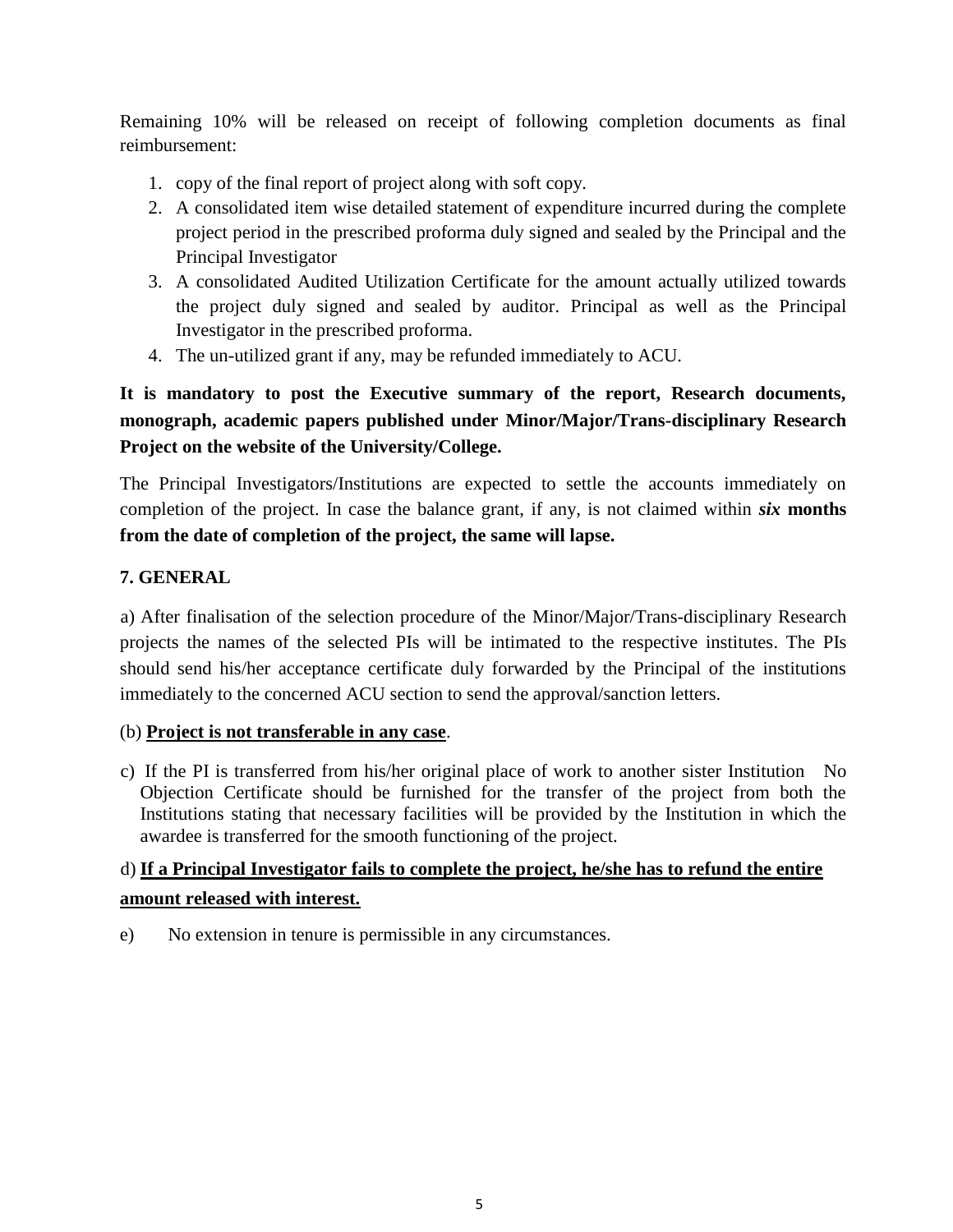

# **ACU FORMAT FOR SUBMISSION OF PROPOSAL FOR MINOR / MAJOR / TRANS-DISCIPLINARY RESEARCH PROJECT**

# **PART – A**

- **1. Broad subject:**
- **2. Area of specialization:**
- **3. Duration:**
- **4. (a). Principal Investigator: Name: Sex: Date of birth: Category: Qualification: Designation Address: Office**
	- **Residence: Email**
	- **Phone:**

**(b). Co-Investigator: Name: Sex: Date of birth: Category: Qualification: Designation Address: Office Residence: Email Phone: (Add if there are more P.I. or Co-investigators and give their complete details)**

- **5. Name of the institution where the project will be undertaken**
	- **(a) Department**
	- **(b) College**
- **6. (a). Teaching and Research Experience of Principal Investigator**
	- **UG \_\_\_\_\_\_years PG \_\_\_\_\_\_\_\_years**
	- **(b). Research Experience:**
	- **(c). Number of publications (in the last five years)**
	- **(d). Books published (if any)**

(Please enclose the list of papers and books published and/or accepted during last five years)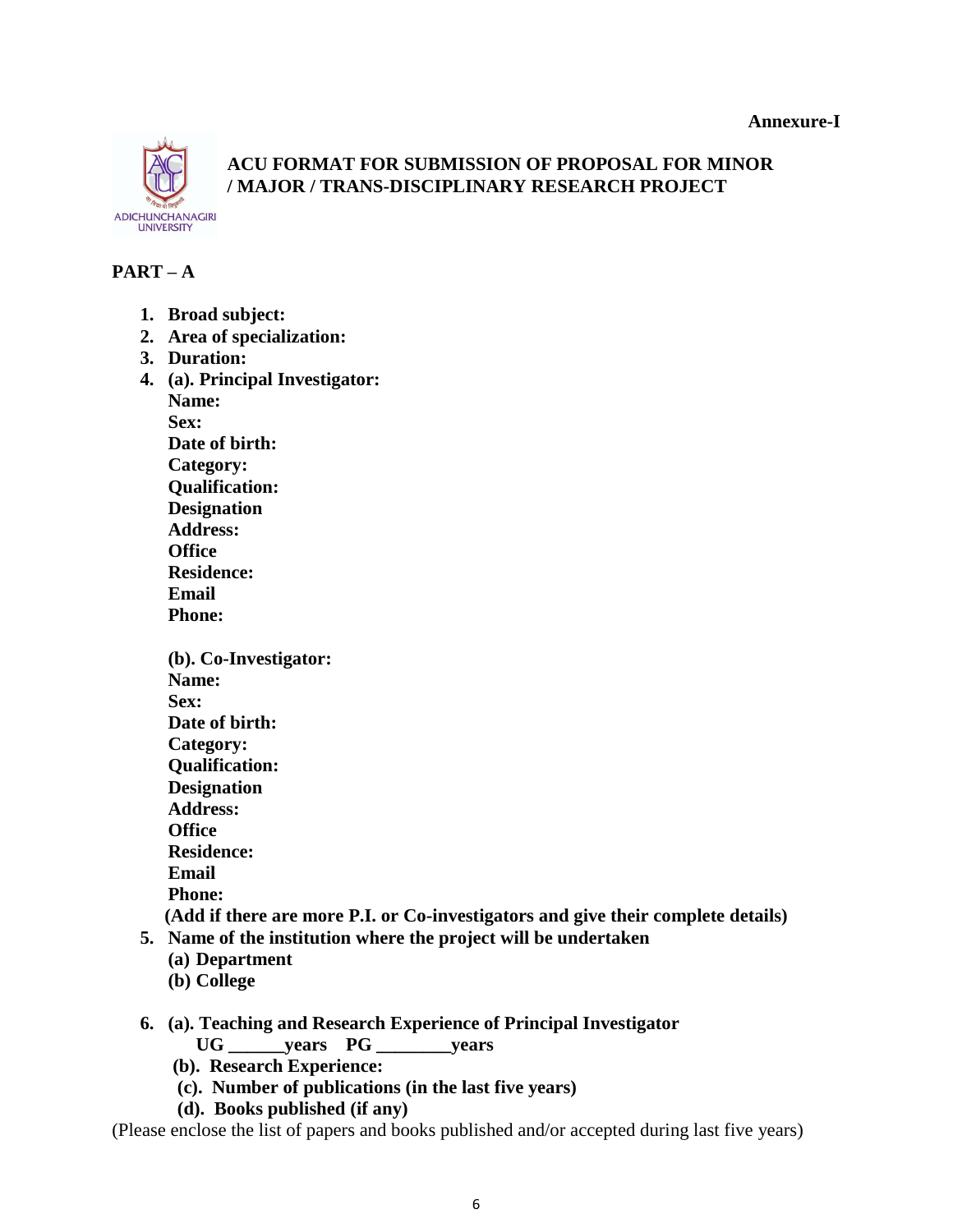### **7. (a). Teaching and Research Experience of Co-Investigator**

- **UG \_\_\_\_\_\_years PG \_\_\_\_\_\_\_\_years**
- **(b). Research Experience:**
- **(c). Number of publications (in the last five years)**
- **(d). Books published (if any)**

(Please enclose the list of papers and books published and/or accepted during last five years)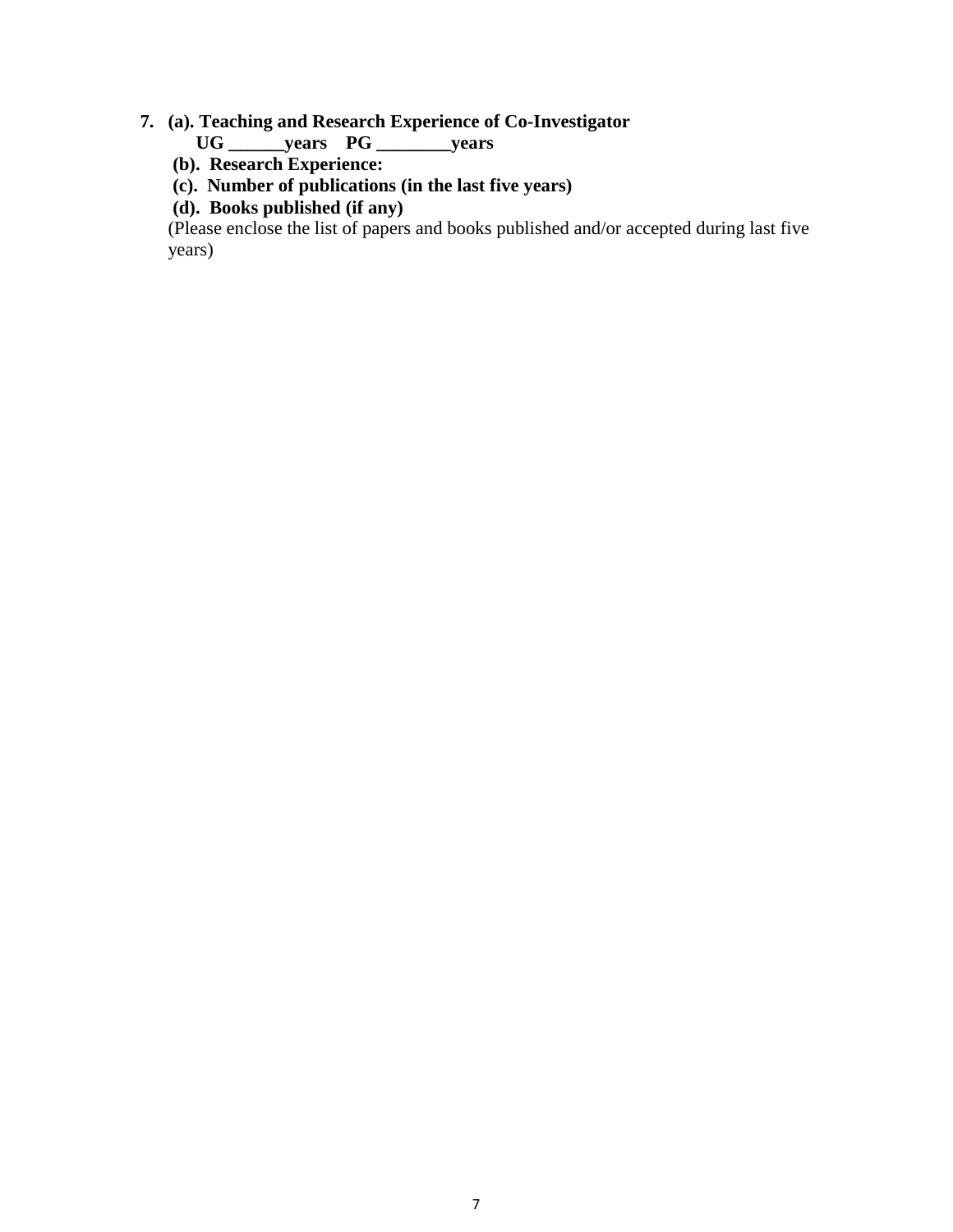#### **PART – B**

#### **Proposed Research Work**

**8** 

- a) Project Title
- b) Introduction
- c) Objectives
- d) Methodology
- e) Year-wise Plan of work and targets to be achieved

#### **9**. **Financial Assistance required**

#### **Item**

#### **Estimated Expenditure**

- a) Books and Journals
- b) Equipment, if needed
- c) Field Work and Travel
- d) Chemicals and glassware
- e) Contingency (including special needs)
- f) Hiring Services
- g) Total:

#### **10. Whether the researcher has received support for the research project from any other funding agency? If so, please indicate:**

Name of the agency from which the assistance was approved

- a) Sanction letter No. and date under which the assistance was approved
- b) Amount approved and utilized
- c) Title of the project for which assistance was approved
- d) In case the project was completed, whether the work on the project has been published
- e) If the candidate was working for the doctoral degree, whether the thesis was submitted and accepted by the University for the award of degree.
- f) (A summary of the report/thesis in about 1,000 words may please be attached with the application)
- **g)** If the project has not been completed, please state the reasons

#### **11. (a) Details of the other project/scheme completed or ongoing.**

#### **12. Any other information which the researcher may like to give in support of this proposal**

#### **To certify that:**

- a. The affiliation letter of institute
- b. General physical facilities, such as furniture/space etc., are available in the Department/College.
- c. I shall abide by the rules governing the scheme in case assistance is provided to me from the ACU for the above project.
- **d. I shall complete the project within the stipulated period. If I fail to do so and if the ACU is not satisfied with the progress of the research project, the Committee may terminate the project immediately and ask for the refund of the entire amount (with interest) released by the ACU.**
- e. The above research Project is not funded by any other agency.

#### **Signature of Principal Investigator Principal**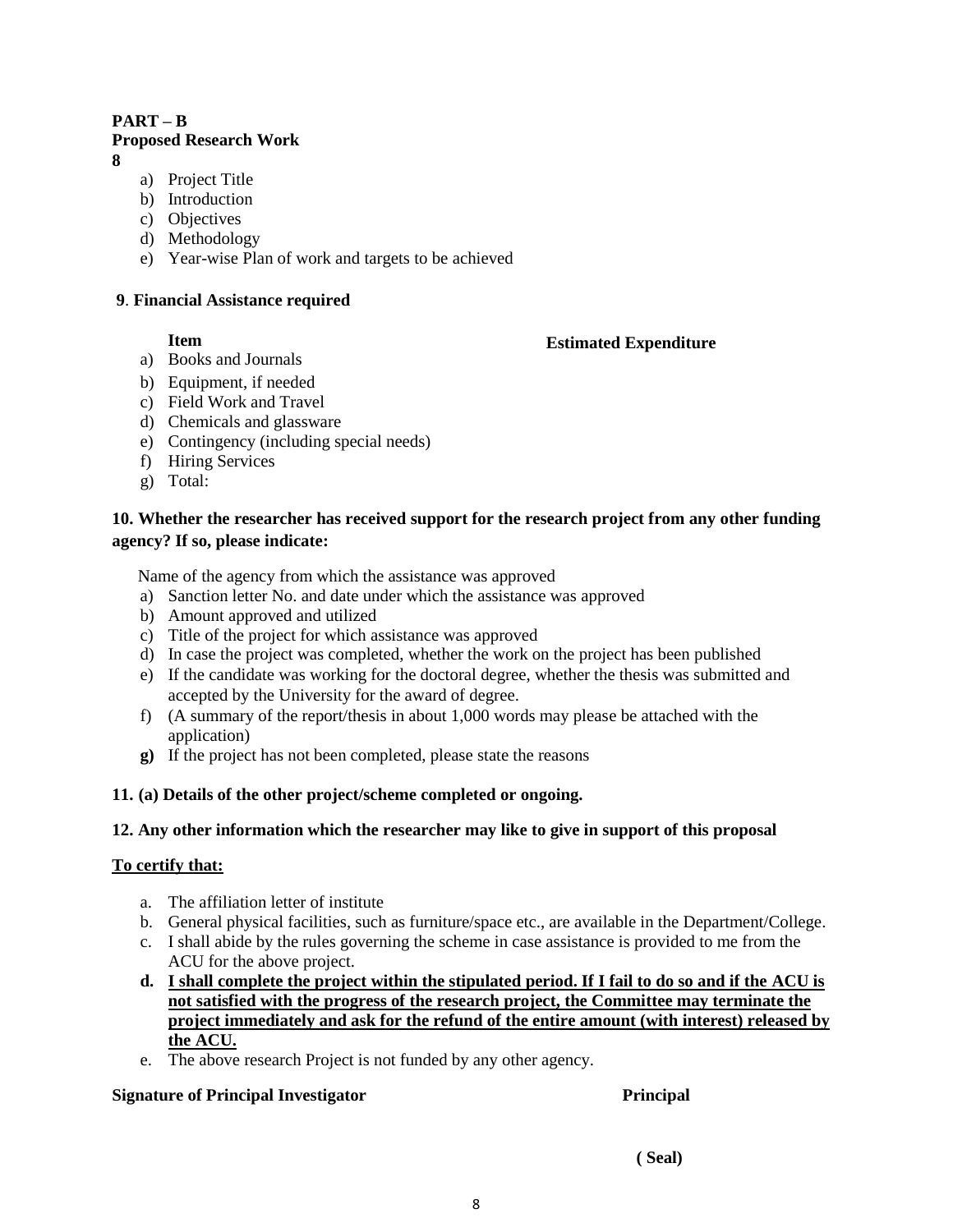

# **ACCEPTANCE CERTIFICATE FOR RESEARCH PROJECT**

| 1. The research project is not being supported by any other funding agency.           |           |
|---------------------------------------------------------------------------------------|-----------|
| 2. The terms and conditions related to the grant are acceptable to the Principal      |           |
| Investigator and College/Institution.                                                 |           |
| 3. At present, I have no research project approved by ACU and the accounts for the    |           |
| previous project, if any have been settled.                                           |           |
| 4. The College/institute is fit to receive financial assistance from ACU              |           |
| 5. The Principal Investigator is a retired teacher and eligible to receive honorarium |           |
| as he/she is neither getting any honorarium from any agency nor is he/she             |           |
| gainfully employed anywhere.                                                          |           |
|                                                                                       |           |
|                                                                                       |           |
| 7. The date of implementation of the project is ________________________________      |           |
| <b>Principal Investigator</b>                                                         |           |
|                                                                                       | Principal |
|                                                                                       | College:  |

**(Seal)**

**Date:\_\_\_\_\_\_\_\_\_**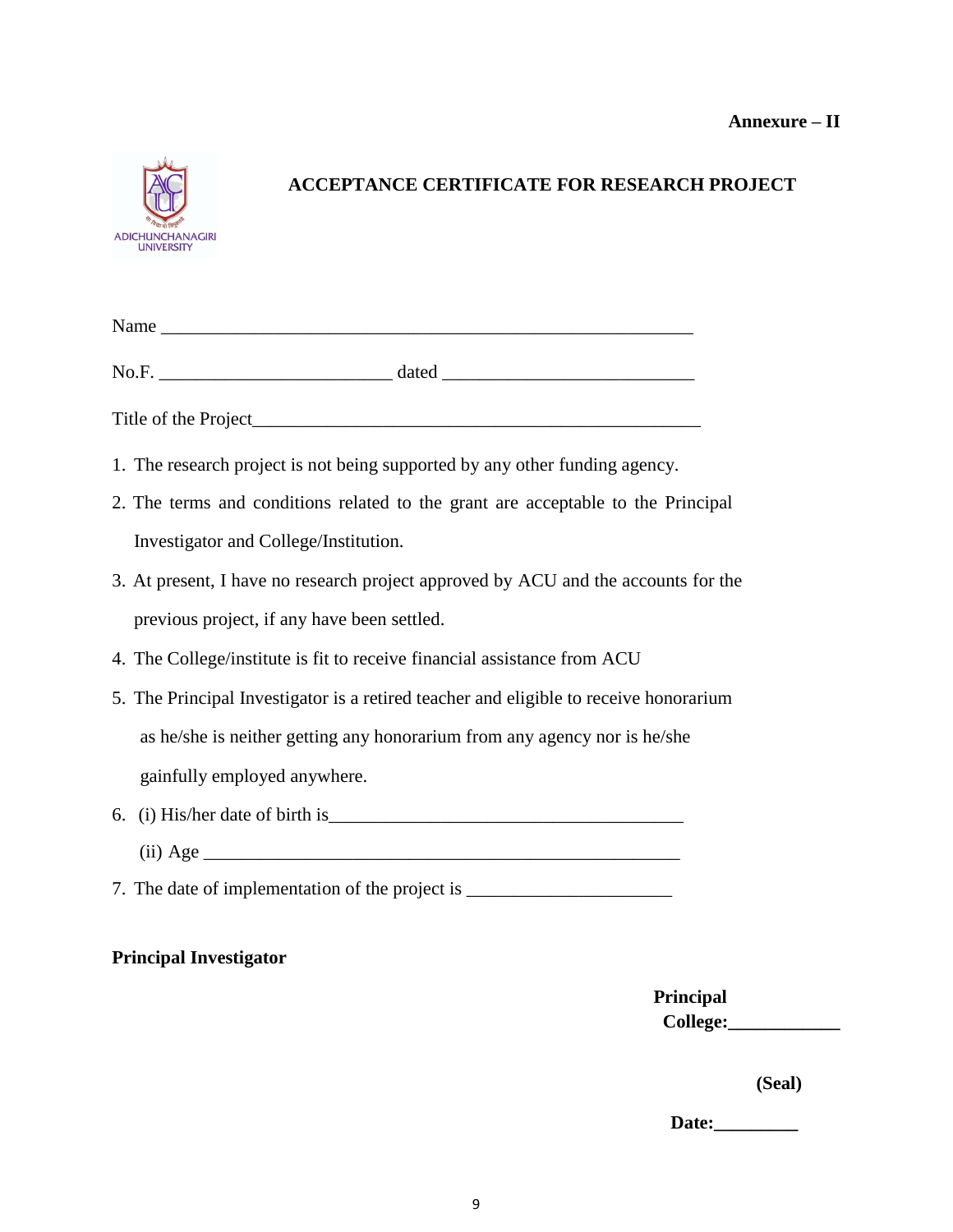

# **STATEMENT OF EXPENDITURE IN RESPECT OF MINOR / MAJOR / TRANS-DISCIPLINARY RESEARCH PROJECT**

| 2. Dept. of PI $\overline{\phantom{a}}$ |
|-----------------------------------------|
|                                         |
|                                         |
|                                         |
|                                         |
|                                         |
|                                         |

| S.No.          | <b>Item</b>                                                            | <b>Amount Approved</b><br>(Rs.) | <b>Expenditure Incurred</b><br>(Rs.) |
|----------------|------------------------------------------------------------------------|---------------------------------|--------------------------------------|
| $\mathbf{i}$ . | Books & Journals                                                       |                                 |                                      |
| ii.            | Equipment                                                              |                                 |                                      |
| iii.           | Contingency including<br>special needs                                 |                                 |                                      |
| iv.            | Field Work/Travel<br>(Give details in the<br>proforma<br>$\mathcal{L}$ |                                 |                                      |
| V.             | <b>Hiring Services</b>                                                 |                                 |                                      |
| vi.            | Chemicals & Glassware                                                  |                                 |                                      |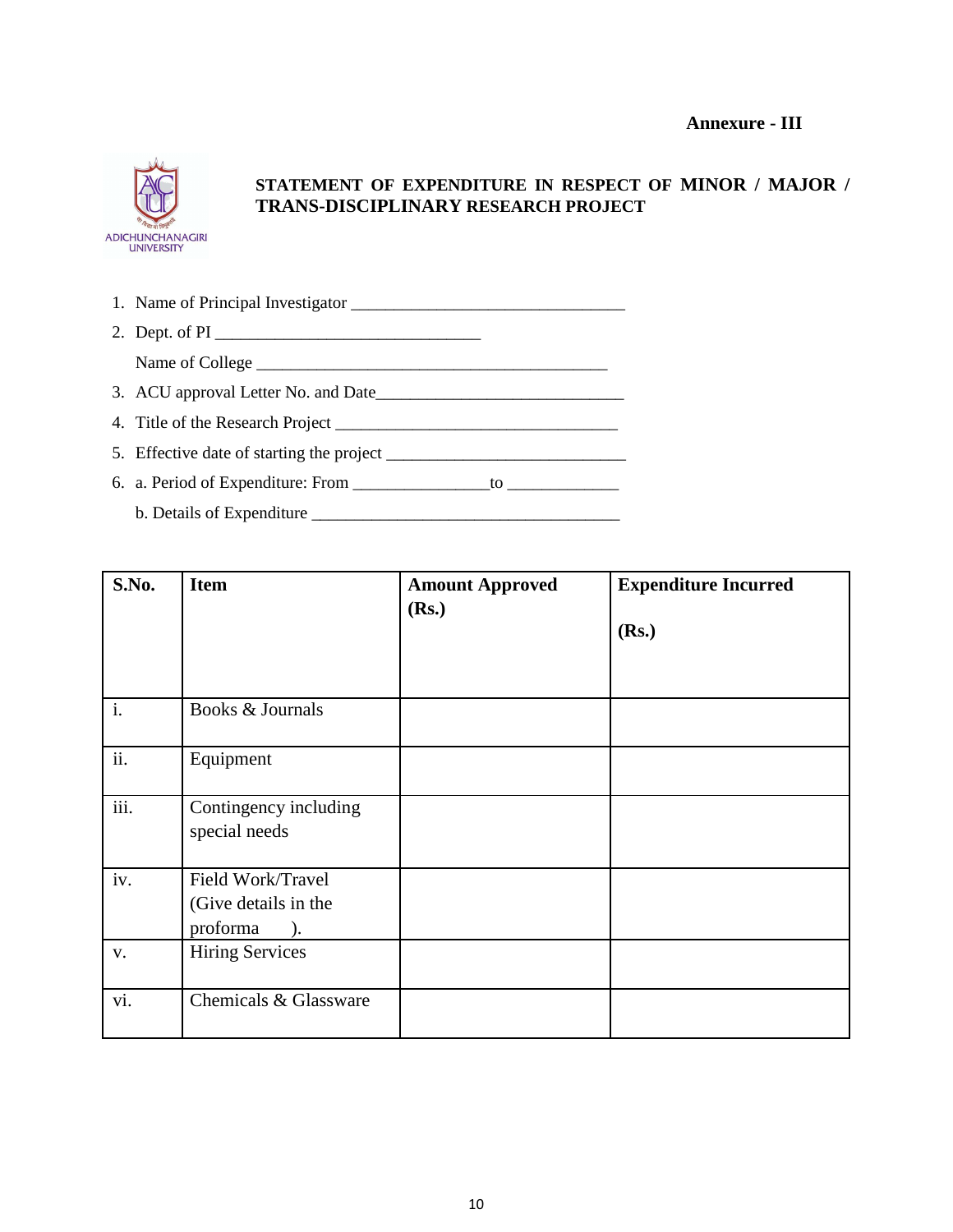7. if as a result of check or audit objection some irregularly is noticed at later date, action will be taken to refund, adjust or regularize the objected amounts.

8. It is certified that the grant of Rs. \_\_\_\_\_\_\_\_\_ (Rupees \_\_\_\_\_\_\_\_ only) received from the Adichunchanagiri University under the scheme of support for Minor/Major/Trans-disciplinary Research Project entitled \_\_\_\_\_\_\_\_\_\_\_\_\_\_\_\_\_\_\_\_\_ vide ACU letter No. \_\_\_\_\_\_\_\_\_\_\_\_\_\_ dated \_\_\_\_\_\_\_\_ has been fully utilized for the purpose for which it was sanctioned and in accordance with the terms and conditions laid down by the ACU.

#### **SIGNATURE OF PRINCIPAL INVESTIGATOR**

#### **PRINCIPAL**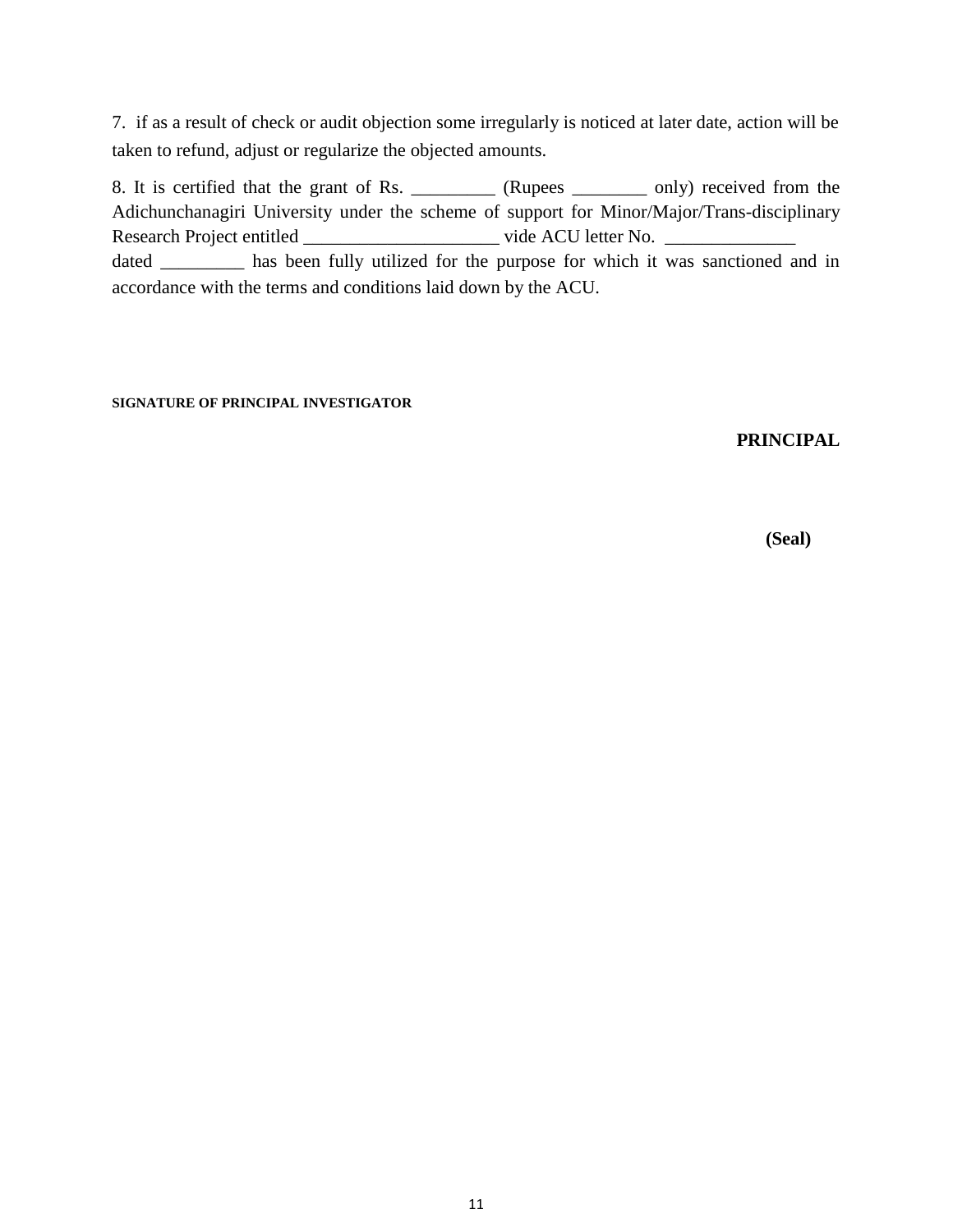

# **STATEMENT OF EXPENDITURE INCURRED ON FIELD**

# **WORK Name of the Principal Investigator:**

| Name of the          | <b>Duration of the Visit</b> |    | <b>Mode of</b> | <b>Expenditure</b>    |
|----------------------|------------------------------|----|----------------|-----------------------|
| <b>Place visited</b> |                              |    | <b>Journey</b> | <b>Incurred</b> (Rs.) |
|                      |                              |    |                |                       |
|                      |                              |    |                |                       |
|                      | <b>From</b>                  | To |                |                       |
|                      |                              |    |                |                       |
|                      |                              |    |                |                       |

Certified that the above expenditure is in accordance with the ACU norms for Minor/Major/Trans-disciplinary Research Projects.

**SIGNATURE OF PRINCIPAL INVESTIGATOR**

**PRINCIPAL**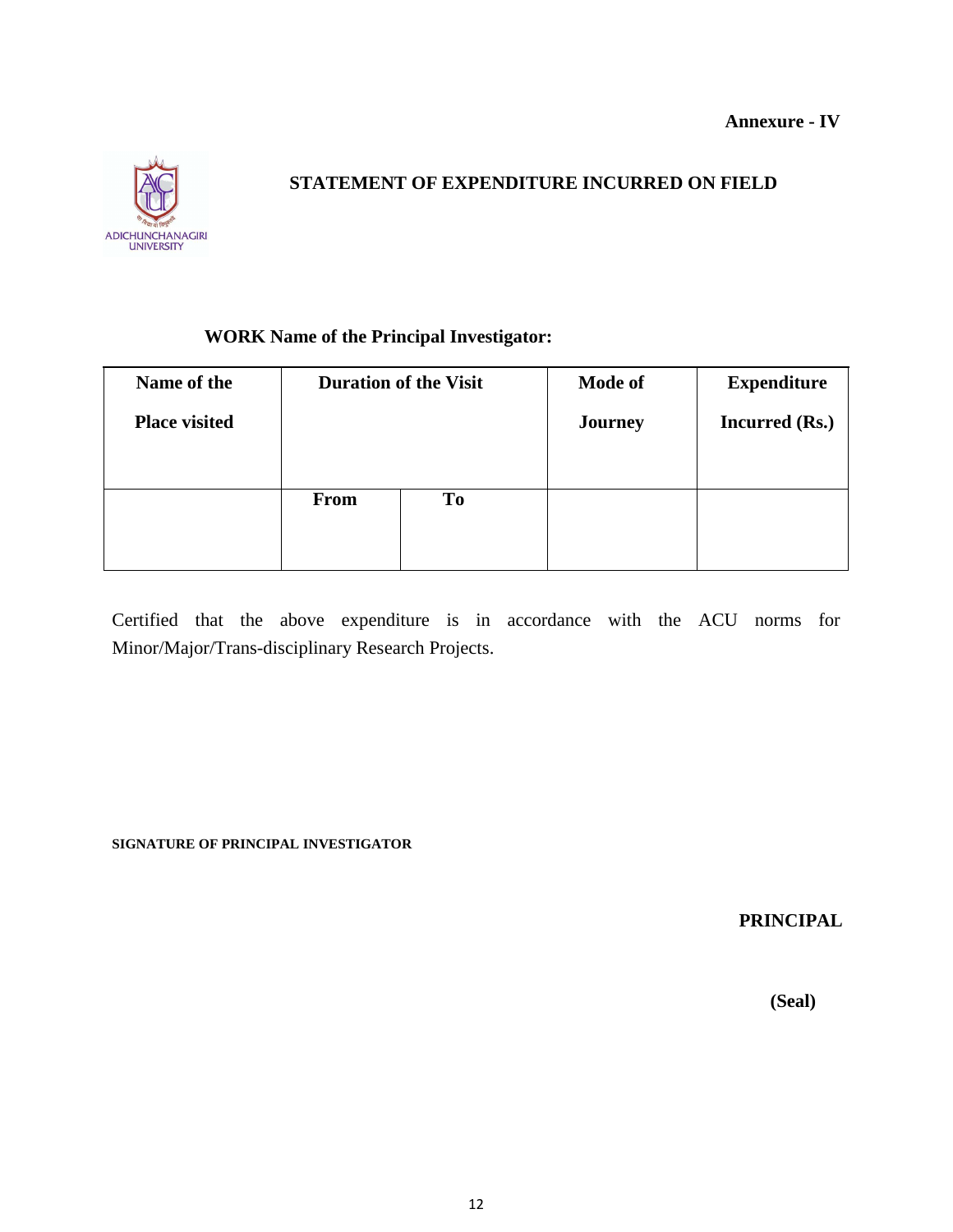#### **Annexure - V**



# **Utilization certificate**

|                                                                                                                                                                                                                                      |  | Certified that the grant of Rs.                                                               |  |       |
|--------------------------------------------------------------------------------------------------------------------------------------------------------------------------------------------------------------------------------------|--|-----------------------------------------------------------------------------------------------|--|-------|
|                                                                                                                                                                                                                                      |  |                                                                                               |  | only) |
| received from the Adichunchanagiri University under                                                                                                                                                                                  |  |                                                                                               |  |       |
|                                                                                                                                                                                                                                      |  | the scheme of support for Minor/Major/Trans-disciplinary Research Project                     |  |       |
| entitled <b>Executive Contract Contract Contract Contract Contract Contract Contract Contract Contract Contract Contract Contract Contract Contract Contract Contract Contract Contract Contract Contract Contract Contract Cont</b> |  |                                                                                               |  |       |
|                                                                                                                                                                                                                                      |  |                                                                                               |  |       |
|                                                                                                                                                                                                                                      |  | purpose for which it was sanctioned and in accordance with the terms and conditions laid down |  |       |
| by the ACU.                                                                                                                                                                                                                          |  |                                                                                               |  |       |
|                                                                                                                                                                                                                                      |  |                                                                                               |  |       |

| <b>SIGNATURE OF THE</b> | <b>PRINCIPAL</b> | <b>STATUTORY AUDITOR</b> |
|-------------------------|------------------|--------------------------|
| PRINCIPAL INVESTIGATOR  |                  |                          |
|                         | (Seal)           | (Seal)                   |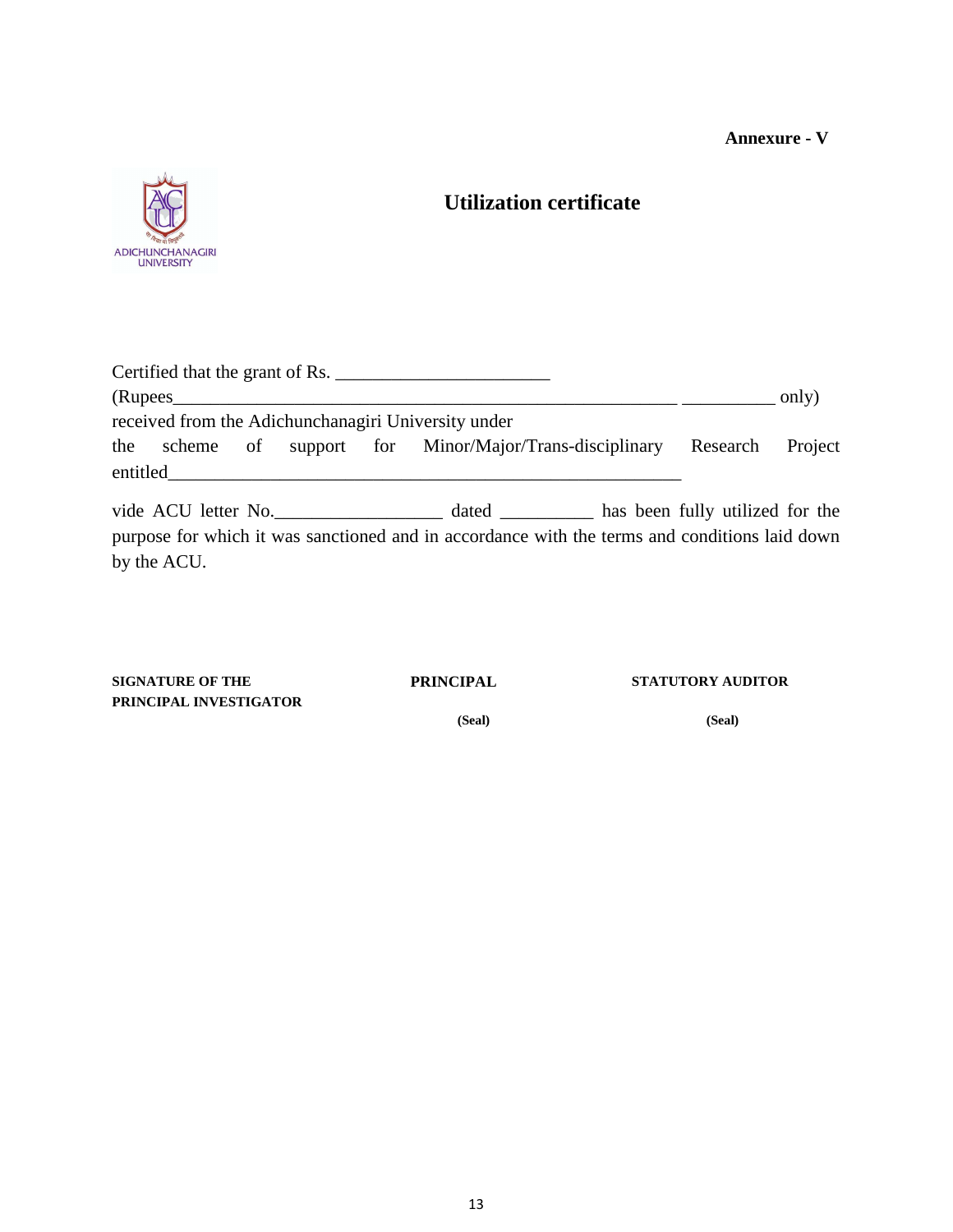#### **Annexure -VI**



**Six months /Final Report of the work done on the** Minor /Major / Trans-disciplinary **Research Project. (Report to be submitted within 4 weeks after completion of each session)**

| 7. Grant approved and expenditure incurred during the period of the report:         |
|-------------------------------------------------------------------------------------|
|                                                                                     |
|                                                                                     |
| c. Report of the work done: (Please attach a separate sheet)                        |
|                                                                                     |
| ii. Work done so far and results achieved and publications, if any, resulting from  |
| the work (Give details of the papers and names of the journals in which it has      |
|                                                                                     |
| iii. Has the progress been according to original plan of work and towards achieving |
| the objective. if not, state reasons                                                |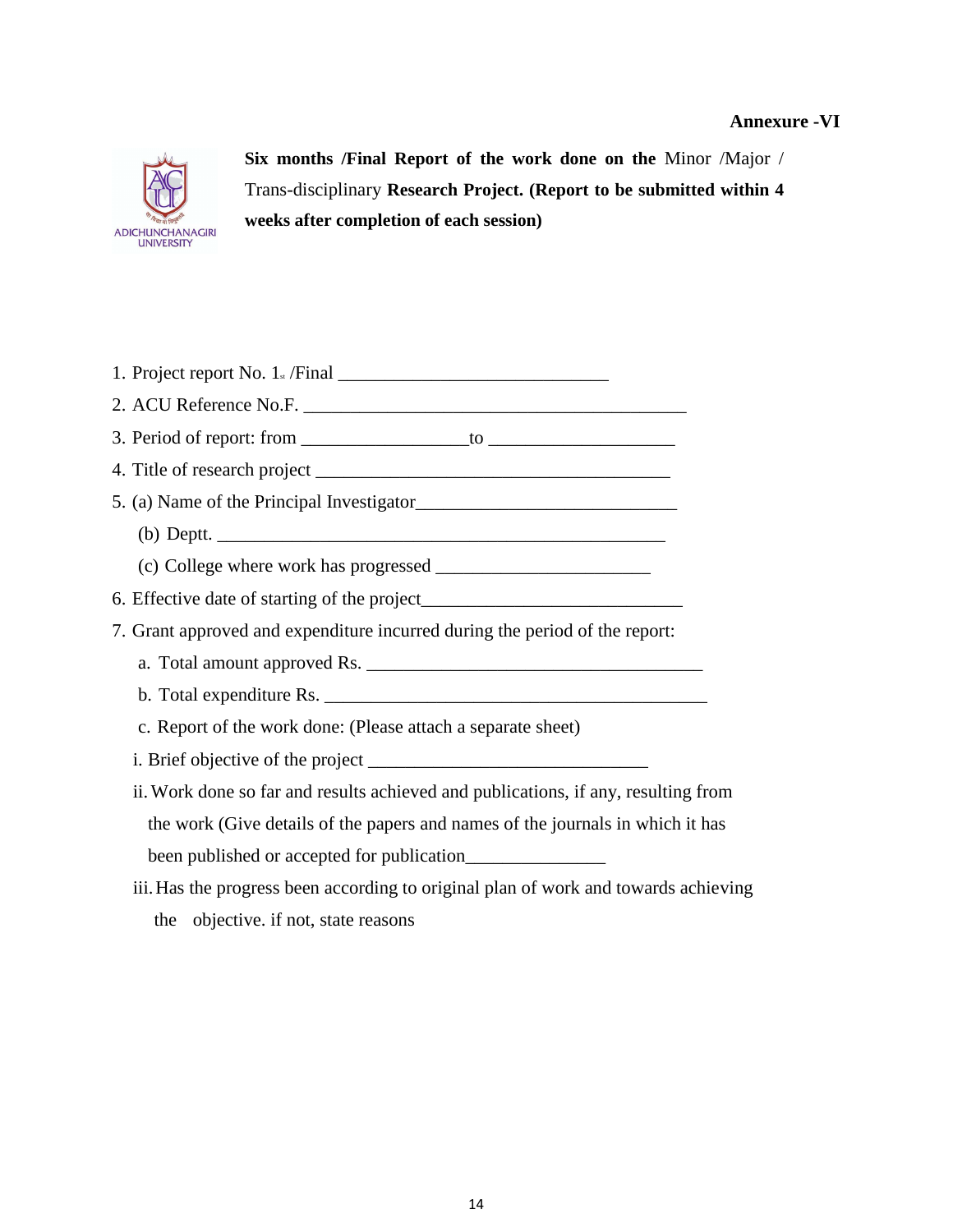iv. please enclose a summary of the findings of the study. One bound copy of the report of work done may also be sent to the concerned wing of ACU.

v. Any other information

**SIGNATURE OF THE PRINCIPAL INVESTIGATOR**

**PRINCIPAL**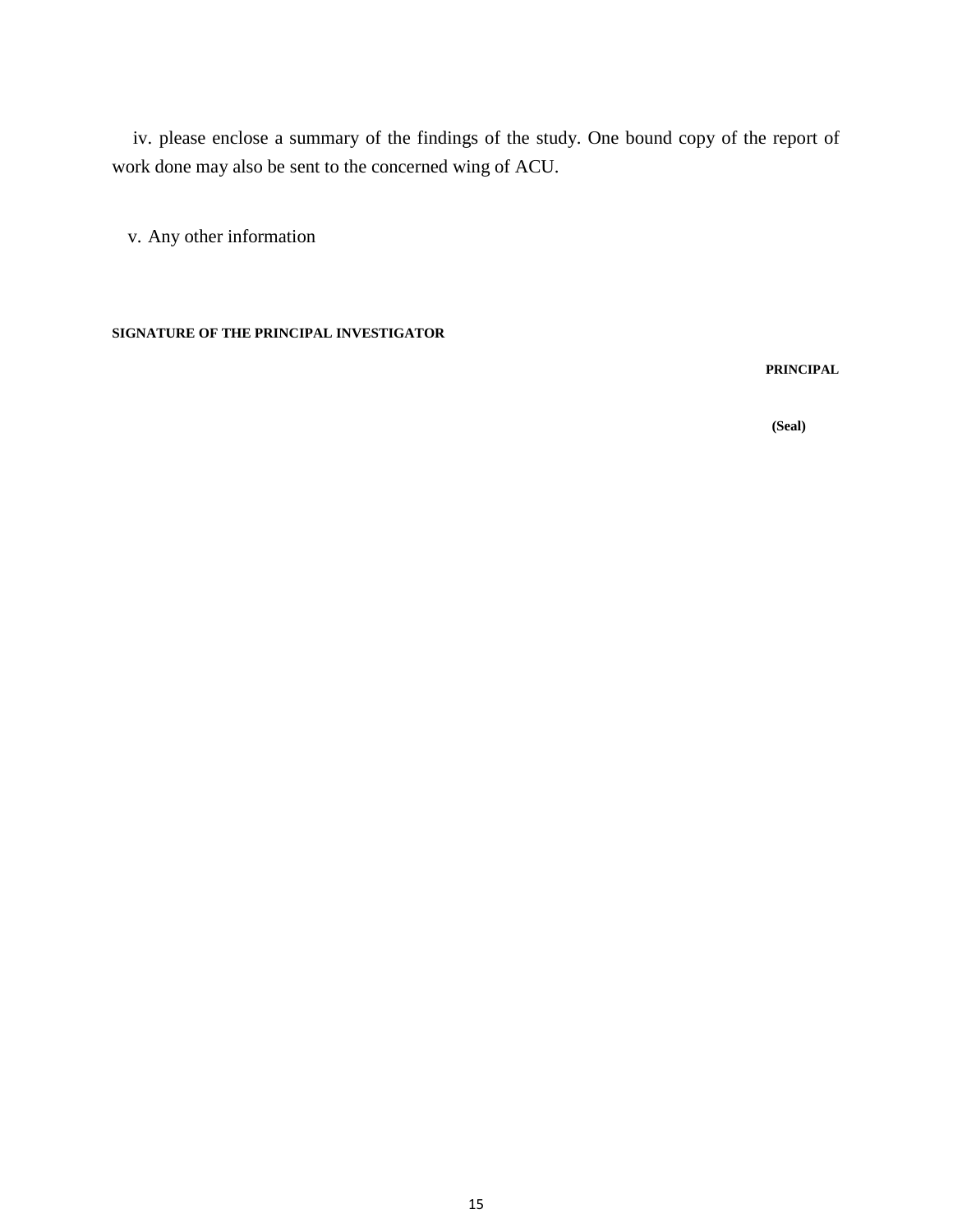

# **PROFORMA FOR SUBMISSION OF INFORMATION AT THE TIME OF SENDING THE FINAL REPORT OF THE WORK DONE ON THE PROJECT**

| 2.                                    | NAME AND ADDRESS OF THE PRINCIPAL INVESTIGATOR             |
|---------------------------------------|------------------------------------------------------------|
| 3.                                    |                                                            |
| $\mathbf{4}$ .                        |                                                            |
| 5.                                    |                                                            |
| 6.                                    |                                                            |
| $7_{\scriptscriptstyle{\ddot{\sim}}}$ |                                                            |
| 8.                                    |                                                            |
| 9.                                    |                                                            |
|                                       |                                                            |
|                                       |                                                            |
|                                       |                                                            |
|                                       | (GIVE DETAILS)                                             |
|                                       |                                                            |
|                                       |                                                            |
|                                       | (IN 500 WORDS)                                             |
|                                       |                                                            |
|                                       | (GIVE DETAILS)                                             |
|                                       | 16. WHETHER ANY PH.D. ENROLLED/PRODUCED OUT OF THE PROJECT |
|                                       | 17. NO. OF PUBLICATIONS OUT OF THE PROJECT                 |
|                                       | (PLEASE ATTACH)                                            |

#### **(PRINCIPAL INVESTIGATOR ) (PRINCIPAL)**